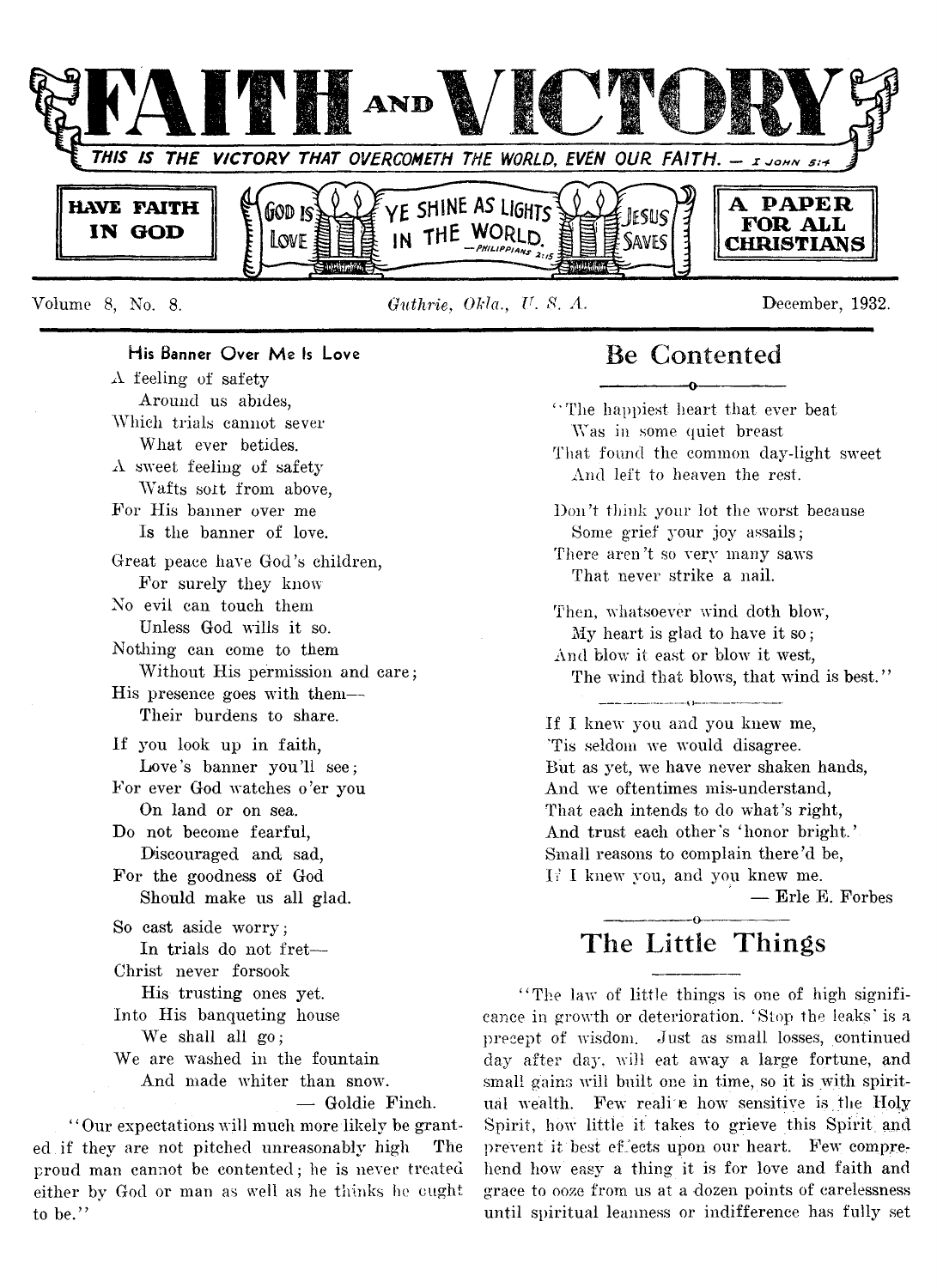in, A few uncharitable words, a few absences from prayer-meeting, a few yieldings to the gratification of the flesh in doubtful matters, a carelessness as to Bibe reading, a slighting of the closet  $-$  they seem small insignification peccadilloes; and so they may be in one sense taken separately, but a short course of such things suffices to bring disaster. And a steady course of strict attention to these apparently slight matters is absolutely necessary to satisfactory progress.

" The improvement of every opportunity for selfsacrifice and for doing good to others will have a mighty influence. The Christian who is desperately in earnest after all attainable righteousness and holiness will be very careful to maintain good works."

> " Lord, make me quick to see Each task awaiting me, And quick to do; 0 grant me strength, I pray, With lowly love each day, And purpose true.

"To go as Jesus went. Spending and being spent, Myself forgot; Supplying htiman needs By loving words and deeds, O happy lot!"

# **A CONFIDENTIAL TALK WITH THE LORD'S DISCIPLES**

-----------------o----------------

It is with much pleasure and great satisfaction in Christ that we are able to write to our readers again from the printing office, having been absent from the office on a southern evangelistic tour for nearly four months. Wife and son, Lawrence, have been carrying on the printing work while I have been away and I am pleased with the work they have been doing. It has brought new experiences to them, and also acquainted them better with the burden and responsibility of keeping this pure gospel going forth. The means for the upkeep of this work has been deficient in many respects, causing the work to be hindered. It may be that some one whom God has given substance has been failing to listen for that still small voice, or perhaps some have been like the man spoken of in the Bible whose fields brought forth plentifully and he only thought and planned how to keep it for himself and never asked God what to do with the things He had given him. We find that our tract stock has run pretty low while we have been away and the work is in need of a case of tract paper which will cost nearly thirty-five dollars. A case of paper contains twelve reams of paper which will print one hundred twenty thousand four-page tracts and the cost of postage for mailing out these tracts will cost approximately fifty dollars. Four or five cases of paper are needed each year to keep the tracts in stock ready for mailing. This is just one of the numerous expenses connected with the printing work. We mention these things not with the thought  $\sigma^2$  begging any body, but that consecrated folks can know the needs of the work and can look to God as to what He would have them do. Many of our readers want to help in the printing work if they just knew what was needed.

On our trip this summer we found that the literature was doing a great work for souls. Our hearts are encouraged to strain every nerve and to use every facility to get tracts and papers to the people. Some said when the paper came they would sit down and read it through before they quit, and others said they would read it through and then re-read it again and again. Others said that it refreshed their souls so much to get the paper. It did them so much good, and their neighbors would come to get the paper. Sometimes a single paper would be passed around to a good many families in a neighborhood. The paper not only encourages, refreshes and helps saved folks to keep saved but we find often a soul is saved in the home and it prepares the unsaved hearts for getting saved in revival meetings. It is hardly possible to tell the good that the tracts are doing as many are sending for the tracts to hand out to others. Some get them and get good to their soul and then put the tract in with a letter to a friend and that friend is refreshed., and she or he will send it to another and so the good work is kept going. Yet God has some printing those silent preachers and the supply had to be kept up. We are using the means sent to the utmost advantage in the work of the Lord, as we feel keenly our stewartship over all that He places in our hands. In the last sixteen years we have had much experience in giving and using of personal substances in the Lord's work, and also much experience in receiving and giving and using again in the printing work, and God has blessed us and is blessing. The work cannot keep going on past experiences any more than a man can keep saved on past experiences; so we keep looking to Jesus day by day for wisdom, knowledge and means to keep the printed page going forth to the many needy souls. We earnestly desire that each of our readers who know' God in prayer to offer up a petition to God for us here at the office that the printed gospel may have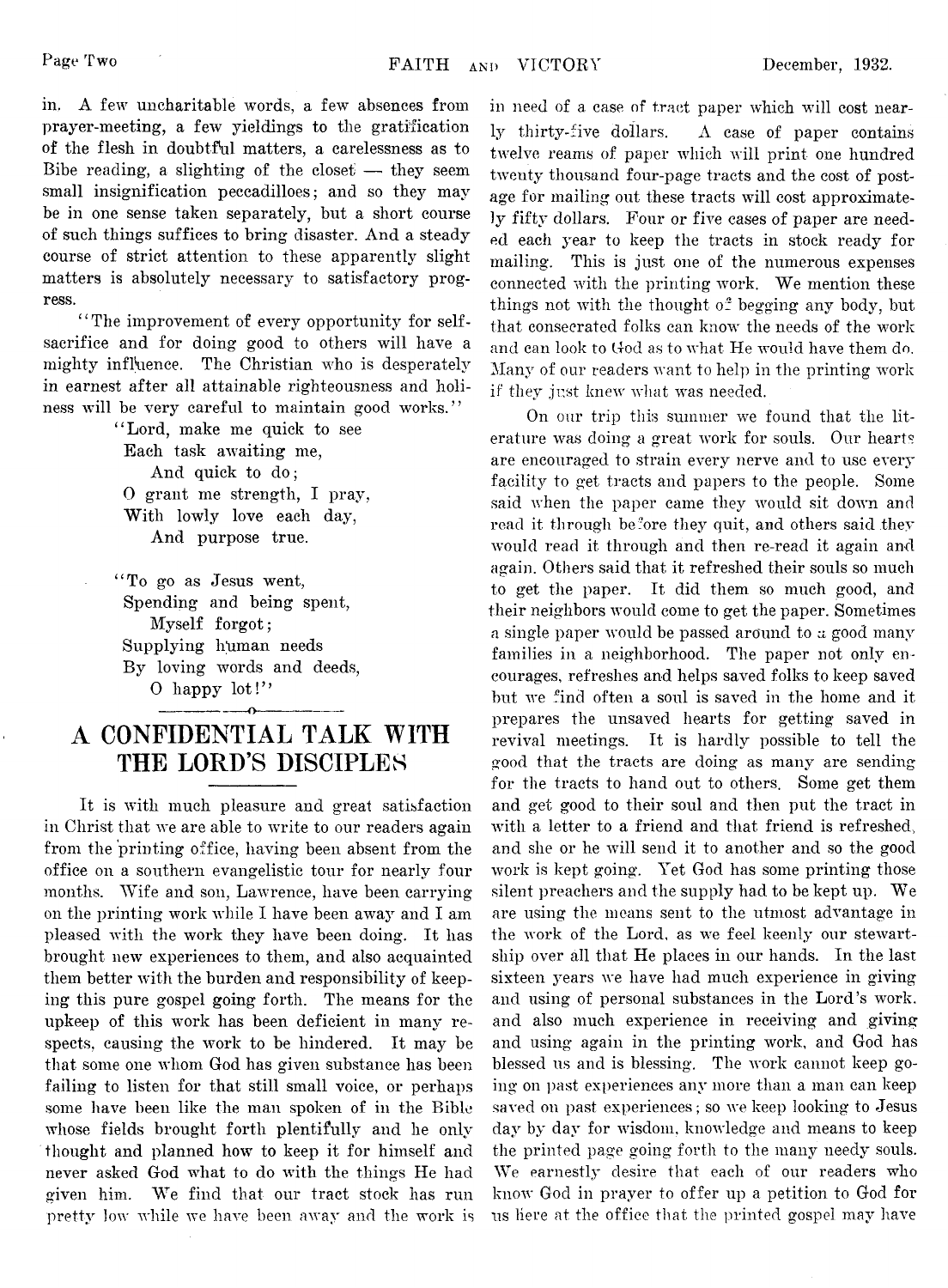free course to the people and that many souls may be saved through reading the printed page.

The "Path of Life", edited by Bro. C. E. Orr of Hammond, La., is being merged with the " Faith and Victory" and will go out from this office in Faith and Victory paper. Bro. Orr will use the last six pages of the paper, wherein he will have the "Sunday School Lessons" which are very instructive to all readers and will be splendid for Sunday School classes. We will send you a roll of twelve papers for \$2.00 as all Sunday Schools ought to have these papers. Order now and get them coming regularly to your Sunday School.

We believe that Bro. Orr's six pages will add greatly to the worth of this paper, as he is considered the best writer in the "Evening Light Reformation", and I am sure that you will be blessed and refreshed by his sound gospel writings.

We have been acquainted personally with Bro. Orr for the last thirteen years, have lived neighbors with him and his wife, and we have stayed in their home while holding meetings in Louisiana and find him to be a man that lives what he preaches in spite of those who, through lack of thorough knowledge, might speak otherwise. We surely expect to find him in that number that Daniel speaks of in the 11th chapter of his prophecy, which reads: " And they that be wise shall shine as the brightness of the firmament ; and they that turn many to righteousness, as the stars for ever and ever." Daniel 11: 3.

In behalf of the saving of souls and in harmony with the compassion of Christ, we are kindly asking each of our readers to send 'us from two to five new subscribers for the "Faith and Victory" paper. You have friends or neighbors who would be glad to get the paper to read, and you can do some missionary work for the Lord; be the instrument in God's hands for the saving of some souls. Others who attend Sunday School can order a dozen papers sent to your address and give each member of your class a paper once a month. The paper will contain all the Sunday School lessons through the month. The reading of this paper will prepare souls to get saved in the revival. Let each one of us do something in the vineyard of the Lord. If you do not have the means at present to send with the subscriptions, just send the addresses in and the paper will begin to go to the subscribers and you can send the money to this office any time during the year. Have faith in God, dear ones, and let us co-operate together with God and press the battle on.

There are some who spoke to us about putting

the paper out twice a month, and we would like to do this if the Lord\*leads that way, as it would keep the souls of men more often refreshed with good gospel reading and inspired in the heavenly way. To do this, would mean the buying of twice as much paper to print on and make twice as much work at the office. God has done so much for us in the past and for the printing work that we know that nothing is impossible with Him. We ask the readers everywhere to pray to God about the matter, and if it is His will, to inspire our hearts for the same and to bring it about at His pleasure, as we have cast ourselves fully out like a chip on the stream of His Infinite will that our dear God His purpose may fulfill in us. His will is our will. All we have and are, He has given us, and it is not a great thing for us to take of His and give to Him. Brothers and sisters, agree with us in prayer and co-operate with Him (the Giver of all good gifts) in lifting up Christ who is " salvation from  $\sin$ ".

We have lived the Christian life for sixteen years, and have seen the Church of God torn to pieces and come to ruin many times in the estimation of shortsighted professors and those who would love to have the Church hid from view. But we know that the Church of God is still established on the Rock, and is the envy  $o^2$  all man-made churches and still others cunningly take the name to take away their reproach, which also brings confusion. In spite of all the clashing and comusion, the true Church of God is existing, and is without spot or wrinkle or any such thing, and she is moving onward and will move upward when Christ breaks through the clouds with great power and glory. There are many today seeing spots and wrinkles on what is called the Church because of possessing an imperfect vision. A woman looking through her window saw her neighbor's washing hanging on the line, and declared that the clothes were dirty and remarked that the neighbor always halfwashed her clothes. After the woman washed her window pane the clothes showed true, and were clean and white. Grumblers, mote-hunters and fault-finders can never see things as they are. There is a need of many who profess to be "evening light saints" of repossessing themselves of that meek, humble, separated-from-the-world spirit that actuated our pioneer reformers.

Let us hear from all of God's true believers. Your Brother in Christ Jesus, - Fred Pruitt

To the pure all things are pure; but to the unclean nothing is pure.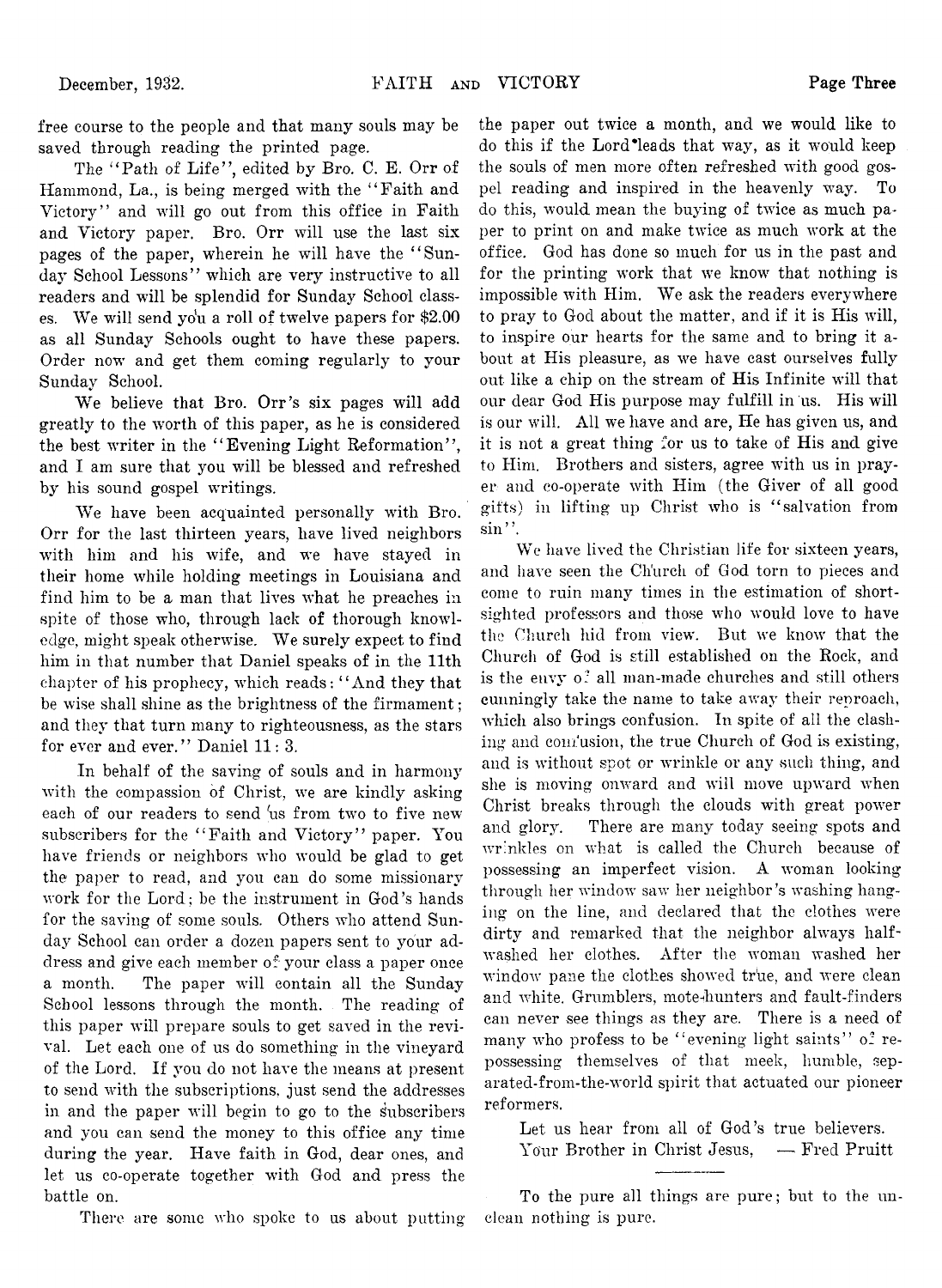# 'FAITH AND VICTORY"

**■ — — Bana— n— apwnffiima»if»MTg<riTrTiiri«M«oCTniwwn w iiii; rasssraavsra: riw^juas \*-«t iau ^ -»**

This paper is edited and published each month (except August of each year winten is Camp-meeting month and we omit this month to attend these meetings) by Fred Pruitt, assisted, by Mary A. Pruitt, and other consecrated workers at Faith Publishing\* House, 920 W. Mansur Ave., Guthrie, Okla.

Entered as second-class matter June 10, 1930 at the post office at Guthrie, Oklahoma under the Act of March 3, 1879.

#### **S ubscription Prices**

The "Faith and Victory" paper will be sent one whole year to any address for twenty-five cents. A roll of five papers will be sent each month to any address for one whole year for one dollar, or a roll of twelve papers will be sent each month to any address for a whole year for two dollars. If you send in a list of ten different addresses, the paper will be sent a whole year to all of them for two dollars.

#### <u>gaariin aan araanimii heeduuna waxaa ahaa ahaa moolgaa ahaan maraanimii maraan</u>

A complete religious paper printed and sent out every month in the year except August in the interest of all Christians. It teaches salvation from sin, sanctification for believers, unity and oneness for which Jesus prayed as recorded in John 17: 21 and manifested by the apostles and believers after Pentecost. By God's grace we teach, preach and practice the gospel of the Lord Jesus Christ, the same gospel which Peter, John and Paul preached, taught and practiced, including the Divine healing of the body. Jas. 5: 14, 15

Co-operation of our readers is solicited, and will be appreciated in any way the Bible and the Holy Spirit teaches you to do or stirs your heart. Bead Exodus 25 : 2 ; 1 Chronicles 29 : 9 ; 2 Cor. 9 : 7, and Luke 6: 38.

Free-will offerings sent in to the work will be thankfully received as from the Lord and used in the furtherance of the gospel work as God directs. All personal checks and Post Office Money Orders should be made payable to Fred Pruitt or to Faith Pub. House.

> "Work on, work on, nor doubt, nor fear, From age to age this voice shall cheer:— Whate'er may die or be forgot, Work done for God, it dieth not."

 $20 - 30 - 30 - 30 - 30 - 30 - 30$ FAITH PUBLISHING HOUSE. 920 W. **Mansur St . Guthrie, Okla.** Phone No.  $1523-J$ . TJ. S. A. iiimiiimimiimiiMiiiiuiimimiimimiiimmimmiiimimuiimiiimmimimiiimimimiuiiiiiim

# EDITORIALS

Bro. C. E. Orr of Hammond, La. Box 370 will edit the last six pages of Faith and Victory paper, and he writes us that he is sending *Faith and Victory* to all the subscribers to *The Path of Life* who do not get *Faith and Victory,* and whose subscription to *The Path of Life* has not expired. And to all those who have subscribed to and paid for both papers he will send a copy of "Helps to Holy Living" to *The Path of Life* subscribers by way of giving them their money's worth. He is unable to refund any money but will gladly mail them a booklet if they will write him stating that they are already receiving *Faith and Victory.*

#### \* \* \* \* \* \* \* \* \* \*

When Jesus asked the disciples, "But whom say ye that I am?" Peter answered and said, "Thou art the Christ, the Son of.the living God." This truth was given to Peter from heaven and was not revealed to him by flesh and blood.

Jesus said, "Upon this rock I will build my Church." Not upon Peter, but upon the solid rock truth which lie uttered. Christ is the Rock which the Church is built upon, and those that believe that Christ is the Son of the living God are fitted into the building, are added to the Church, Christ is the stone that the builders set at naught and now He has become the head of the corner and He has the preeminence over all things to the Church.

#### \* \* \* \* \* \* \* \* \* \*

When Philip was bidden by the Spirit to join himsel! to the chariot with the Ethiopian he "preached unto Him Jesus" and when they came to water the eunuch said, "See, here is water; what doth hinder me to be baptised?" Philip said, "If thou believest with all thine heart, thou mayest." He required a heart belief,which means doing the teachings of Christ. The eunuch answered and said, "I believe that Jesus Christ is the Son of God." "If thou shalt confess with thy mouth the Lord Jesus, and shalt believe in thine heart (in your heart) that God has raised Him from the dead, thou shalt be saved. For with the heart man believeth unto righteousness; and with the mouth confession is made unto salvation." People get saved because they believe from the heart that Jesus Christ is the Son of the living God. If they believe from the heart they will repent and if they keep saved they will continue to do the teachings of Jesus, which will prove that they have a heart belief.

\* \* \* \* \* \* \* \* \* \*

In the second chapter of Acts we read where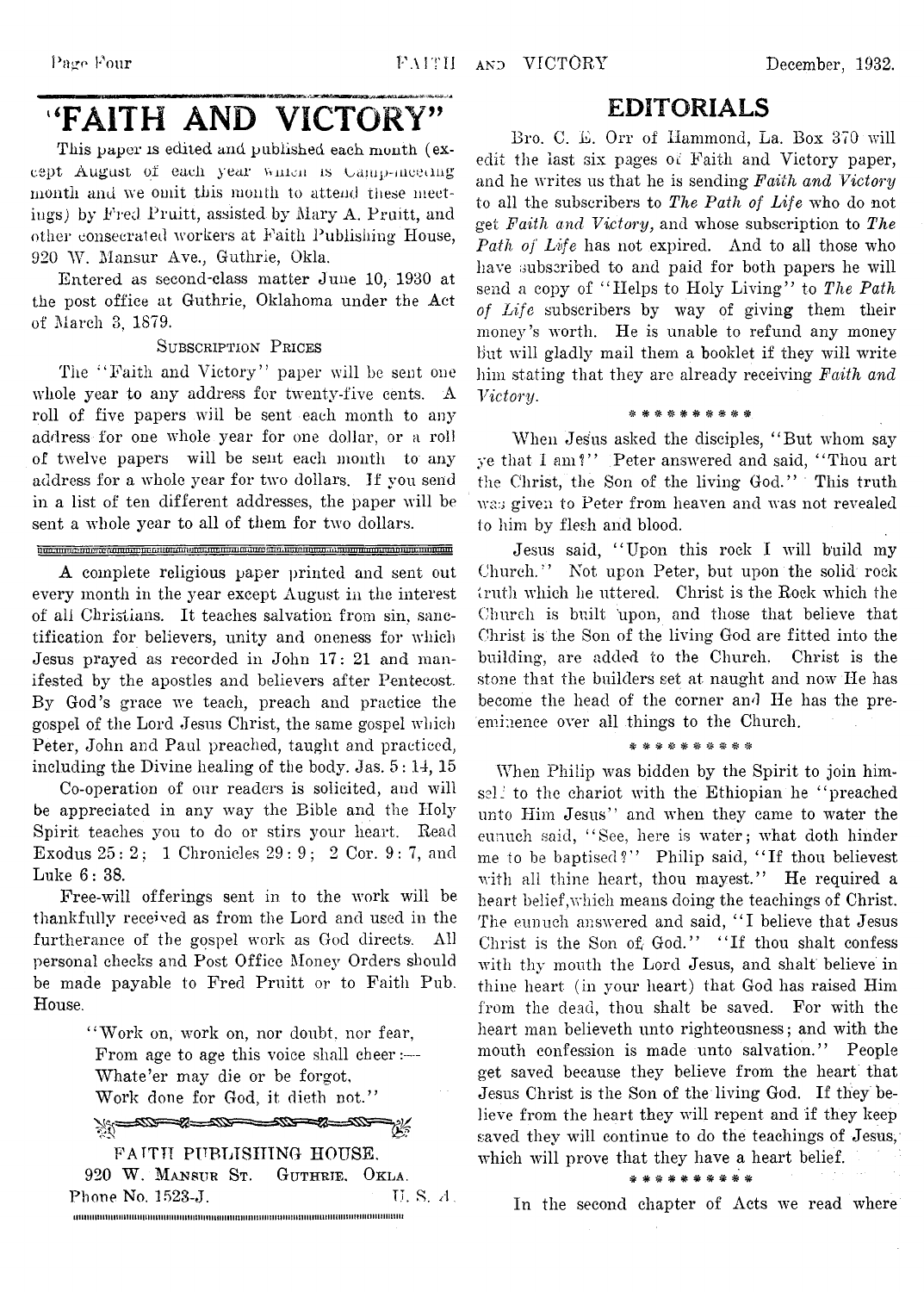Peter preached a heart-pricking sermon to a multitude of people and three thousand souls received the Word and were baptised. The Church was visible then and so it is today. Wherever a bunch of saved men and women meet together, they are the visible Church in that locality. In the 17th verse we read, " And the Lord added to the Church daily such as should be saved." Those that should be saved were those that believed that Jesus Christ was the Son of the living God and the Lord added them to the Church, fitted them into the building, for He places them in the building as it pleases Him. He is adding today to His Church such as should be saved.

A sinner coming to Jesus to get saved should not come seeking justice for, "The wages of sin is death" and if God gave him justice he would have to give him death. A sinner should come to God with a humble penitent heart, pleading God to have mercy on him. He should come to God like the Publican crying, " Lord, be merciful unto me a sinner," or as the thief on the cross who declared that he was suffering justly, that he was receiving the due reward for his deeds and also declared that Jesus had done nothing amiss. He believed on Jesus. He entreated Jesus to remember him when he cometh into His Kingdom. Jesus, seeing his repentance and faith, said, "Today shalt thou be with me in Paradise."

A saved person never has any thing to boast of because he is only saved through the mercies of God and he is kept saved because he keeps hid with Christ in God. He can only boast in God and not of himself. For by Christ are we saved through faith and that not of ourselves. No person can keep saved on a past experience no matter how great it might have been. Every soul must have a present experience with God to be in His favor. Doers of the Word are the ones that are blessed. Paul says, " As ye have received Christ Jesus, so walk ye in Him." Folks who let up and become indifferent about keeping the sayings of Jesus prove that they are becoming unbelievers.

### \* \* \* \* \* \* \* \*

After returning to Guthrie from evangelistic work in the South, Bro. A. E. Harmon held a few nights' meeting here at the Chapel and then he, his neice, Verta O 'Raine, and Hope Embly bid us goodbye and left for Clovis, N. Mex. where they will meet Bro. Harmon's wife, and later they will go on to their home in Calif. We shall never forget the blessed refreshings together with them in the work of the Lord, having been together constantly for nearly four months," sharing' joys'and sorrows together alike and

witnessing to the lowered presences of the Lord in the meetings when many souls were resurrected to life bv the Spirit.

Many things took place while we were in the meetings that will never be erased from our memory, but there is one thing that stands out in our memory that eclipses all the rest. While we were holding a meeting in the " Oak Grove" chapel and was staying at Sister Minnie Joiner's home we became afflicted with severe pains in our body. We could not lest in any position. Brother A. E. Harmon and 1 were sleeping together, and we asked him to pray for us, which he did, but the pains become more severe. He went down stairs and called the others to agree in prayer for me and they all went to praying. We had no let-up in suffering and we were asking God to get all the good He could to us out of this suffering. Finally the saints all came up to my bedside, anointed me and prayed for me and then they continued in prayer holding right on to God for my healing. Brother and Sister Watson, Brother Harmon and Sister Joiner and her two daughters claimed the promises in Jesus' name. At near one o 'clock the devil had to let loose. God had heard their pleadings, honored their faith, sent His Word and healed me. Oh, how sweet and blessed it was to be free from that awful pain. Such peace, quietness, calmness and relief filled my entire being; not even the symptom of pain remained and the presence of God in my soul was beyond expression. I had been suffering intensely four hours. You cannot imagine the gratitude and appreciation that filled my soul for God and His saints. I went to sleep and just before awakening in the morning I was dreaming that I was talking to Brother Watson and in our talk I asked him, "How can a person keep saved?" He pointed me to the song No. 448 in the "Select Hymns". All at once the song began to sing in my soul and it was so sweet and precious. I then awoke and the song just kept singing in my soul. It was more than human; it was angels singing to me. I listened to it for some little time before it ceased. I then dressed and went down stairs, got my song book and looked up the song. The number was not given to me, only the words, and as I had not sung this song for a long time it was some little time before I found it. The third line\* of the first verse was the truth that vibrated in my soul as from the voice of an angel. There is no song in the book that is more dear to my soul now than number 448. Truly, I have flung myself out like a chip on the stream of His infinite will.

I pass the rough rocks with a smile and a shout, and I just let my God His dear purpose fulfill.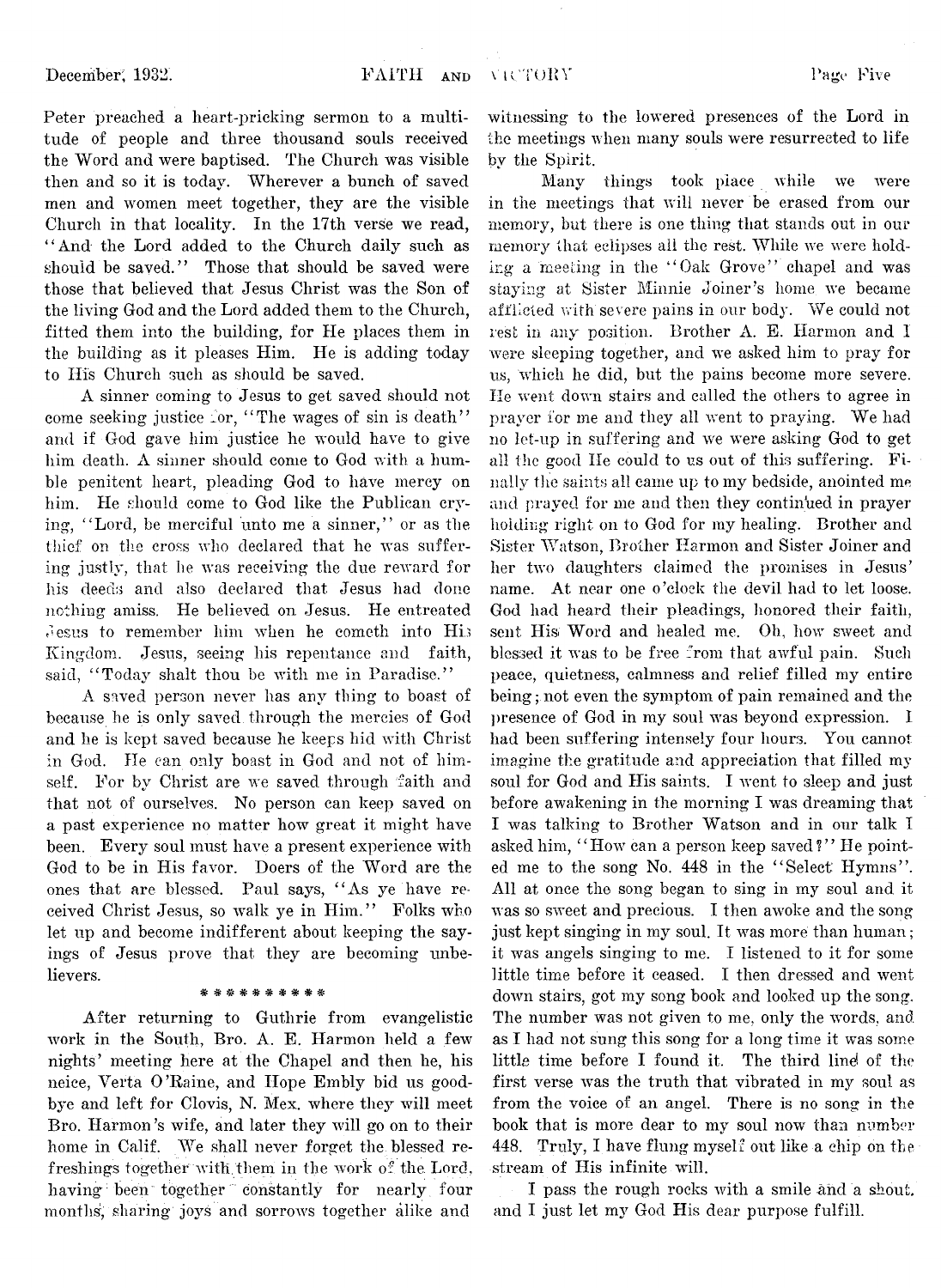#### MEETING REPORT

We have just returned from east Missouri where we held one week's meeting at Fremont, Mo. This is where the Glass sisters live. Five souls were saved there and the saints were much encouraged. We also witnessed one case of definite healing. Bro. and Sister Willie Kerr's baby was very sick, and in answer to prayer God instantly healed it of pneumonia. Within ten minutes after prayer the child was laughing and jumping in its mother's lap, as well as ever. What a mighty God we serve!

From Fremont we went to Myrtle, Mo. to hold meeting. We had only two night 's meeting when the weather got so bad that it was needful to discontinue the meeting there. One soul was saved at Myrtle. The Lord willing, we aim to return there in early spring to hold a meeting, as we believe there are honest souls who will be saved.

Bro. W. I. Miles and Bro. Darius Gibson were with us in these meetings. The Lord used them in preaching the Word. Let us keep the good work going. Yours, in defense of the clear Gospel,

— Bro. John Strech.

# ---------------- o---------------- OKLAHOMA STATE ASSEMBLY MEETING

The Church of God will hold their annual Okla. state Assembly meeting at the Saints' Chapel in Guthrie, Oklahoma, located on the corner of West Warner and Sixth Sts. beginning on Friday evening, Dec. the 23rd and lasting through the holidays, or ten days.

There will be able ministers at this meeting from various parts of the state and from other states who will preach the old-time truth; so that souls present can hear, learn and know how to get saved from sin, how to get sanctified with an infilling of the Spirit of God. The saints will be fed from Father's table the true Bread which comes down from heaven and gives life to men. The usual good meeting is expected. All are truly invited to attend this meeting. Those who want to get saved should be here. Those who need healing of the body should come to this meeting and any who are devil-possessed. The power of God will be present to save, sanctify, heal and cast out evil spirits. Let all come with faith believing that Jesus is the same yesterday, and today and forever.

The saints here are doing all they can to arrange for this meeting to be one of the best; and they solicit your help in prayers and co-operation. Those who cannot give, can pray, and others can pray and give to help along.

Send all means for the State Assembly meeting to Fred Pruitt, 924 W. Mansur Ave., Guthrie, Okla. as he is treasurer of the State Assembly board. Send all provisions, eatables and other needed things to G. W. Winn, 1309 W. Mansur Ave., Guthrie, Oklahoma. Each congregation ought to get together as much funds as possible to help in this meeting, as a meeting is quite costly in the winter time. Those coming should bring bedding with them as much as possible, as many of the blankets, quilts and pillows have been stolen or misplaced which we have used in past meetings.

The meeting will be run on the free-will plan and meals will be served to all who attend the meeting.

Prepare to attend this holiday meeting and get your soul refreshed from heaven's storehouse.

Printed by order of Assembly Board.

# **St. Paul To The Brethren**

"For by one Spirit (not water) are we all baptized into one body, whether we be Jews or Gentiles." (1 Cor. 12: 13). He is speaking about the one body of Christ, of which each individual is a member in particular. This body is wholly spiritual. There is not one carnal member in it. All come into this body by a spiritual birth. It is compared to the working of a healthy natural body. All the members work in harmony. How could it be otherwise when God does it all?

He tells them of the diversity of gifts, operations, manifestations, wisdom, knowledge, healing, miracles, prophecy, discerning of spirits, and all operated by the same Spirit in this one body, "but it is the same God which worketh all in all". Every member in this body drink into one Spirit. Some may be in America, Europe, Africa, China, India, Isles of the Sea, yet it is just one body and Jesus Christ is the Head. When the members of this body meet one another a holy stream of fellowshinp flows from heart to heart. Not friendship, but real fellowship of the Spirit from the Father, Jesus and in the hearts of true brethren.

When the Prophet Isaiah got a vision of this spiritual body, he broke forth in the most beautiful language,  $(Isa. 52: 6-10)$  "The watchmen shall sing together. They shall see eye to eye when the Lord shall bring again Zion."

The Psalmist says of Zion, "This and that man was born in her." Oh, how blessed are the few who are "born again". - Mrs. Ed. Wetzel.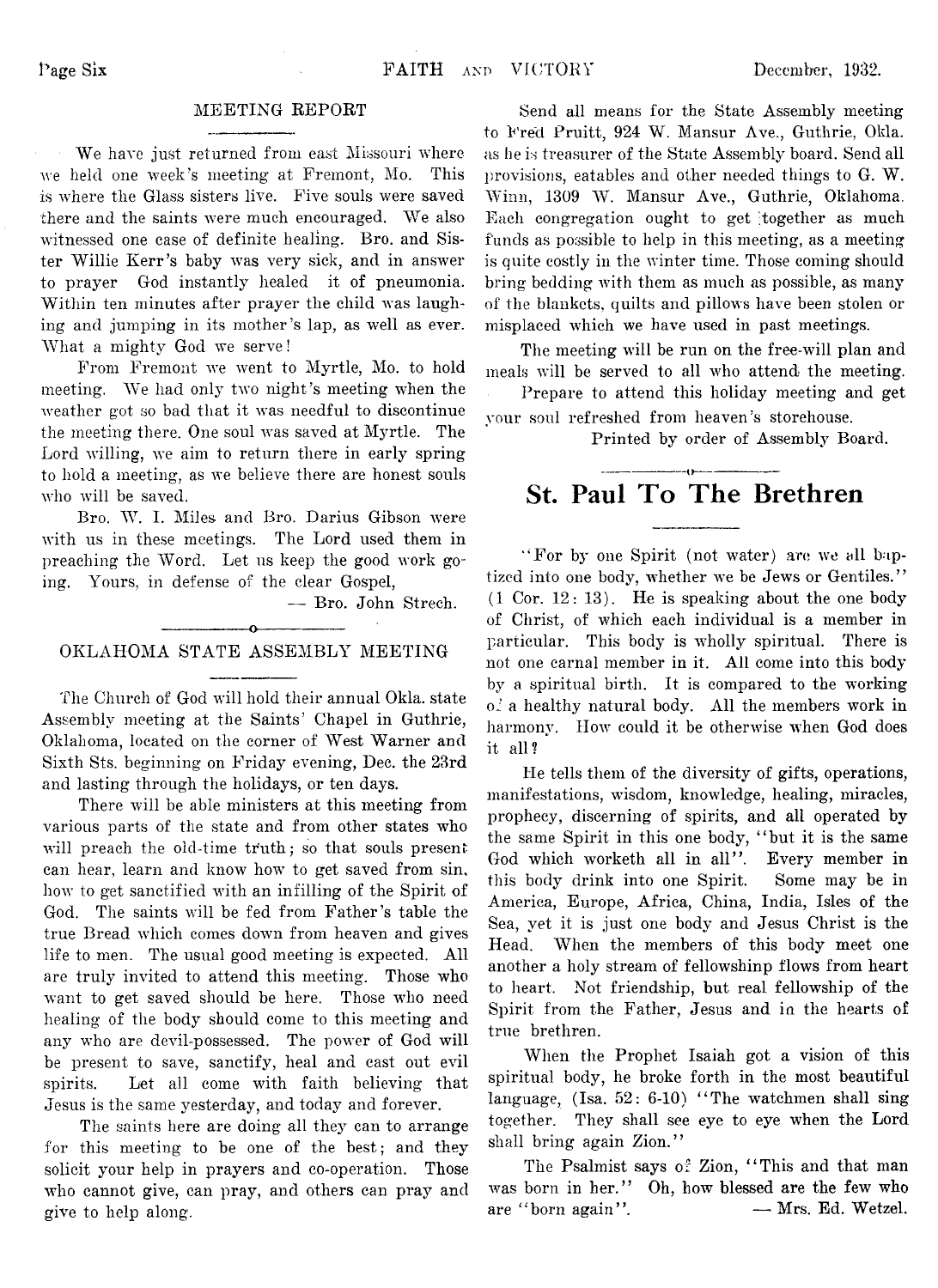# **MEE** Books!! .<br>\* \* \* \* \* \* \*

"Select Songs" is a neat word edition song book, containing 155 popular sacred songs. A good variety of old and new songs combined. Price, 25 cents postpaid from this Office.

' "Steps to Christ" is a 128-page book, beautifully illustrated with pictures. It tells of the wonderful love of God for men and women. Price, 25 cents postpaid from this Office.

\* # # \*

#\*\*\$###

"The Pilot's Voice" is the title of a splendid book for boys and girls in their teens. The price of this book is \$.60 each.

"Light on the Child's Pathway". This book will please your boy or girl. Price \$.50 each. # # # *\** \*

The Life Story of JINKS HARRIS, former hobo, motion picture actor, cowboy and stunt man, is an 80-page book, telling how he was led into the world of sin, and finally of his conversion and the Lord's dealings with this ex-bank robber and convict. Price, 25 cents each or seven books, for \$1.00 postpaid.

# \* \* \*

We can supply you with Scripture Text envelopes, white or pink, standard size, with space below Scripture for your return address, at the price of 15 cents for 25 or 40 cents per hundred postpaid. Order a supply soon from this Office.

Send for our free catalog of descriptions and prices of our complete line of books and Bibles!!

"Thou truest friend man ever knew,

Thy constancy I've tried;

When all were false, I found thee true, My counselor and guide.

The mines of earth no treasure give That could this volume buy;

In teaching me the way to live, It taught me how to die!

""Blessed Bible, how I love it, How it doeth my spirit cheer; What hath earth like this to covet?

O what stores of wealth are here!

Yes, I'll to my bosom press thee.

Precious word, I'll hide thee here; Sure, my very heart shall bless thee,

For thou ever say'st good cheer."

We have a good line of Bibles and Testaments advertised in our circular Bible catalog. Send for one of these catalogs and select a Bible for yourself or friends.

Books, Scripture Calendars and Scripture text Post Cards for Christmas.

Also we have a catalog showing a large variety of wall mottoes. Send for this catalog and 1933 Scripture calendar advertisement. We will send you one of these beautiful Scripture text calendars for thirty cents postpaid or five of them for one dollar.

A box containing 21 extra fine cards with holiday greetings and Scripture text, with fancy lined envelopes to match, with twenty scripture gummed seals — all for 75 cents postpaid. You will be pleased with this box of holiday cards. The price is made especially so they will be circulated out to comfort and cheer. Ordinary Scripture text post cards are 20 cents per dozen.

Send your orders to Faith Pub. House 920 W. Mansur Ave. Guthrie, Oklahoma.

-----------------o----------------

Missouri — Dear Sister and Brother Pruitt: In heavenly love I send greetings to you. I intended to write you before now to tell you how the dear Lord has been so good to me and healed my body of all its sickness and suffering but the ord did not permit me to write until now. God's time and way is always best, so all we can do is to just wait upon the Lord at all times and in all things.

Oh, I am so happy this morning. I feel so good both soul and body. Praise the Lord. I feel better than I have for fifteen years. For a number of years it was thought I had the consumption, and for the past two years my lungs were in a very bad condition. I had a large growth in my left side which was thought to be a tumor. It kept growing larger, pushing upward against the lungs and heart which caused great suffering. Some thought the growth in the left side pushing against the lungs was causing the T. B. I also had severe suffering through bowels and bladder which no doubt was gall stones. My stomach was in such a bad condition I could eat but very little, and other ailments too, which put my whole system out of order. I was in continual suffering night and day. For so long, prayers had kept me on my feet long enough each day to do what work just had to be done. The saints were all so good to me in what ways they could and I do thank God for His dear children. May the Lord ever bless them. The time came when I felt that I could never get well so I told the saints that I could not stand it much longer, either healing or death must come.- They had prayed so much for my healing and yet it looked like I might have to leave this life,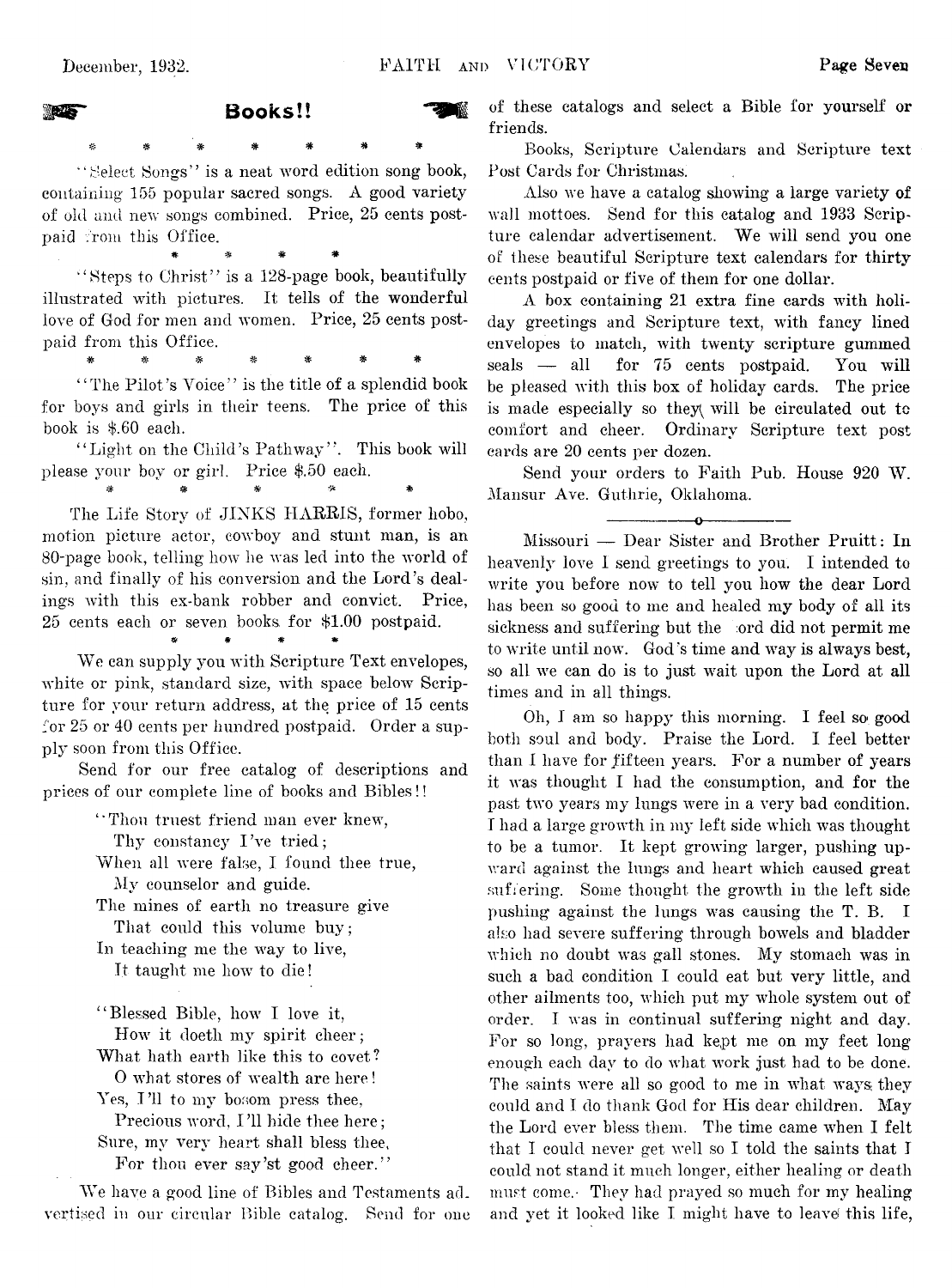but they never gave up, they kept on praying earnestly that I might be healed. A few days before I was healed I felt that I only had a short time to stay here on earth. I had thought of telling my kin-folks about it as they did not know how serious it was, but that day while I was thinking about it all, Jesus came very near. It seemed that He was face to face speaking to me.

•A doctor and his wife, a registered nurse, owns the place we live on. They had offered to doctor me free if I would let them. I appreciated their kindness toward me but I let them know I could not expect divine healing if I took medical treatment. I have not used medicine, nor remedies for over nine years. What God does not do for His children through prayer, nothing else can do. When I began to trust God for my body I lost ail faith in medicine. I saw plainly it was not needed in helping God to heal us. God needs no help. Some say faith and works goes together. The only works I find that we must have, is to believe that God heals, then faith takes hold and the work is done by God's mighty power. The day that Jesus seemed so near and was speaking to me was a day I will never forget. He showed me just what to do. I felt my need of living, and oh how I wanted to live a while longer for Jesus' sake. I was willing to do anything He had for me to do. I felt that I should go away from home to be among the saints until my faith took hold for healing. I sent word to Sister Susie and Brother Ed Whipple to come and get me. They came on Friday evening, October 7th and I stayed at their home until Sunday morning about noon. On Saturday afternoon while there I asked them to lay on hands and pray that my faith might take hold, and shortly afterwards they anointed and prayed for my healing, then the power of God' came down from heaven, went through my body healing me completely and instantly. Oh praise be unto God. I cannot praise Him enough. I can eat anything I want now and as much as I want. It does not hurt me at all. I can use the sewing machine now which-I could not use for sometime. All the sickness and suffering is gone. What God has done for me He can do for all who will fully trust Him. While I have many trials along the way the Lord keeps me saved and I see good from the trials that Jesus permits to come.

1 forgot to tell you that I had a floating kidney also which gave me much trouble the past year. Before I was saved a doctor told me it was floating kidney also a rupture in the lower part of my right side, but I am well now. Praise the dear Lord. I fully believe ! would not be here on earth now had God not reached out His mighty hand of power when He did.

**Sales** 

Our youngest boy is six years of age and has never

taken a dose of medicine. Dear Sister and Brother, I ask your prayers that I might have wisdom and knowdedge of our Lord Jesus Christ and do His whole will.

May the Lord bless you both and family.

Lovingly, — Sister Nellie Campbell.

# ----------------------------------------------Q ----------------------------------------------- **Our Meeting At Louin, Miss.**

To our state of Mississippi came Two girls dressed just plain, And two brothers just the same; They preached and prayed in Jesus' name.

They prayed, sang and talked, And with the Savior did walk. They preached the gospel and did not stay, And at His work they did not play.

0 how they did fast and pray That the Lord would work some way To save souls at the Judgment day, Ere it found them on Satan's way.

They preached the Word straight and bold, And none of it would they withhold. To compromsie would mean to withhold The Word that is dearest to the soul.

They sang and prayed and took their stand Against Satan and his mighty band. They took the Lord at His command, And asked Him to break sin's awful band.

0 how the saints did toil and pray, And asked the Lord to work in wondrous ways, And save poor souls from sin today, And put them on the heavenly way.

0 how the dear Lord did save, And He truly forgave-Thirty-seven came to be saved, Twenty-nine went down in the watery grave.

It is blessed to serve the Lord, For surely you will reap a reward; For Jesus will break every cord That would hinder you from serving the Lord.

They are gone; 0 how we miss them— We pray God's blessings upon them, That He will guide, protect and be with them, Till He takes them home with Him. —. Molly E. McDonald.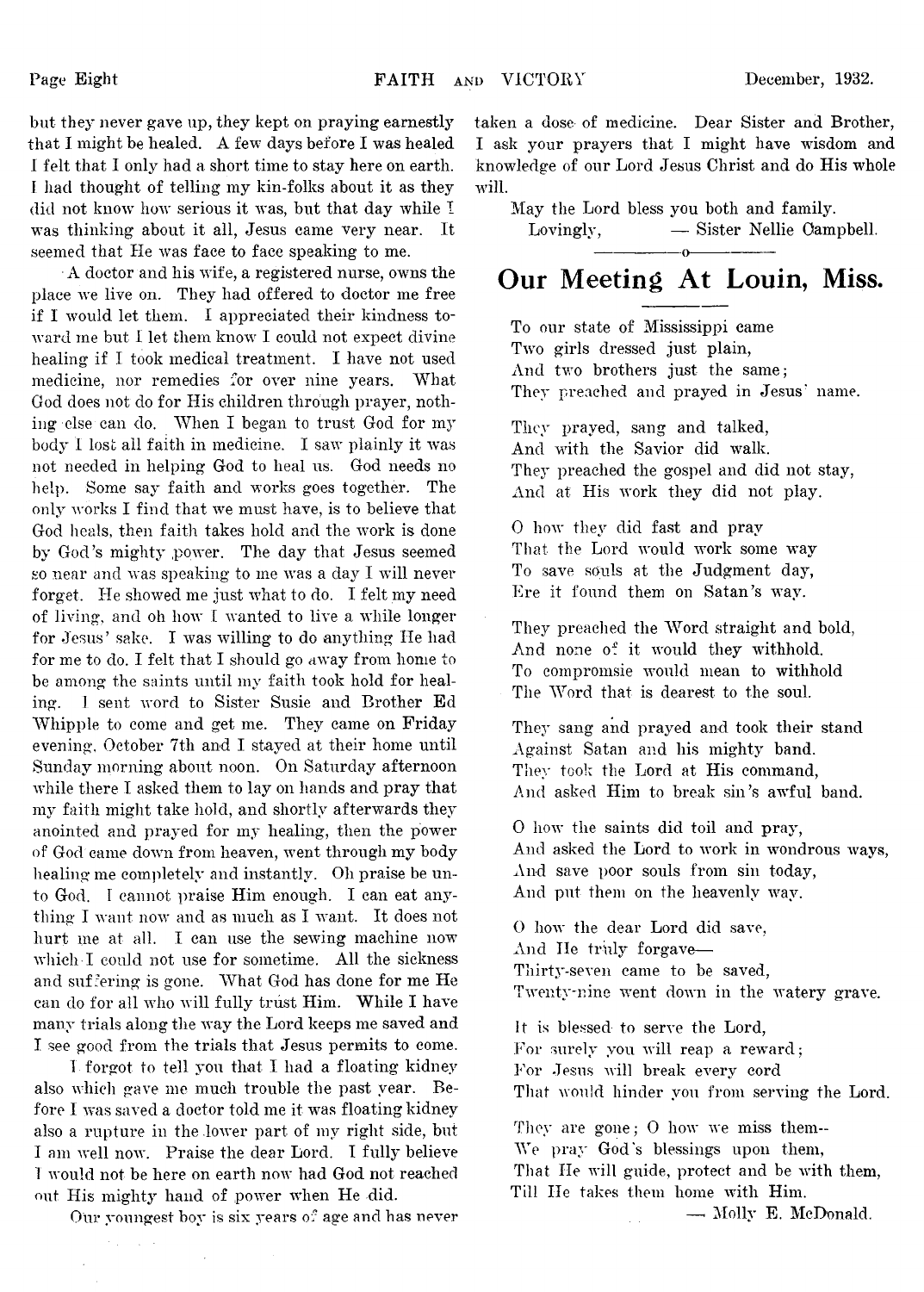



# **Haste Thee**

Haste, traveler, haste! the night comes on, And many a shining hour is gone; The storm is gathering in the west, And thou art far from home and rest; Haste, traveler, haste!

Awake, aw^ake! pursue thy *way* With steady course, while yet 'tis day; While thou art sleeping on the ground, Danger and darkness gather round; Haste, traveler, haste!

The rising tempest sweeps the sky; The rains descend, the winds are high; The waters swell, and death and fear Beset thy path; no refuge near! Haste, traveler, haste!

Haste, while a shelter you may gain— A covert from the wind and rain, A hiding place, a rest, a home, A refuge from the wrath to come: Haste, traveler, haste!

Then linger not in all the plain; Flee for thy life, the mountains gain ; Look not behind; make no delay; O, speed thee, speed thee on thy way! Haste, traveler, haste!

— Miss Anna Marie Hiebert

# **The First Christmas**

"Now when Jesus was born in Bethlehem of Judea in the days of Herod the king, behold, there came wise  $i \nless n$  from the east to Jerusalem, saying, Where is he that is born King of the Jews? for we have seen his star in the east, and are come to worship him. When Herod the king had heard these things, he was troubled, and all Jerusalem with him. And when he had gathered all the chief priests and scribes of the people together, he demanded of them where Christ should be born. And they said unto him, In Bethlehem of Judea: for thus it is written by the prophet, and thou Bethlehem, in the land of Juda, art not the least

among the princes of Juda: for out of thee shall come a Governor, that shall rule my people Israel. Then Herod, when he had privily called the wise men, inquired of them diligently what time the star appeared. And he sent them to Bethlehem, and said, Go and search diligently for the young child; and when you have found *him,* bring me word again, that I may come and worship him also. When they had heard the king, they departed; and, lo the star, which they saw in the east, went before them, till it came and stood over where the child was. When they saw the star, they rejoiced with exceeding great joy. And when they were come into the house, they saw the young child with Mary his mother, and fell down, and worshiped him: and when they had opened their treasures, they presented unto him gifts; gold, and frankincense, and myrrh."

The coming of Jesus Christ, the Savior of mankind, had been foretold many, many years before His birth by the prophets of God. Now at last He was born of the virgin Mary in the small town of Bethlehem in the country of Judea. This small town is located about six miles from Jerusalem. According to the best authorities His birth may be dated in the 26th year of the reign of Augustus Caesar, emperor of Rome. This was just four years before the date which is commonly assigned for the Christian era.

Soon after Jesus' birth we understand, according to our scripture lesson, that wise men of the east sought Jesus to worship Him as King of the Jews, for they had seen a new star in the east. They went to Jerusalem, then followed the star to Bethlehem until it stood over where the young child was born. On coming into the house they saw the infant Jesus with Mary His mother, and fell down and worshipped Him. They opened their treasures, and presented unto Him gifts; gold and frankincense, and myrrh.

More than nineteen hundred years ago, on the first Christmas day or soon after, the wise men presented gifts to the infant Jesus. They did this to honor or worship Him. So today, and every day, after so many years, it is our privilege and duty to present gifts to Him. The apostle Paul tells us to present our bodies a living sacrifice, holy and acceptable unto God. As Christ is not here in person as He was then, yet He says, "As ye have done it (do good) unto one of the least of these my brethren, ye have done it unto Me." In doing good, or presenting gifts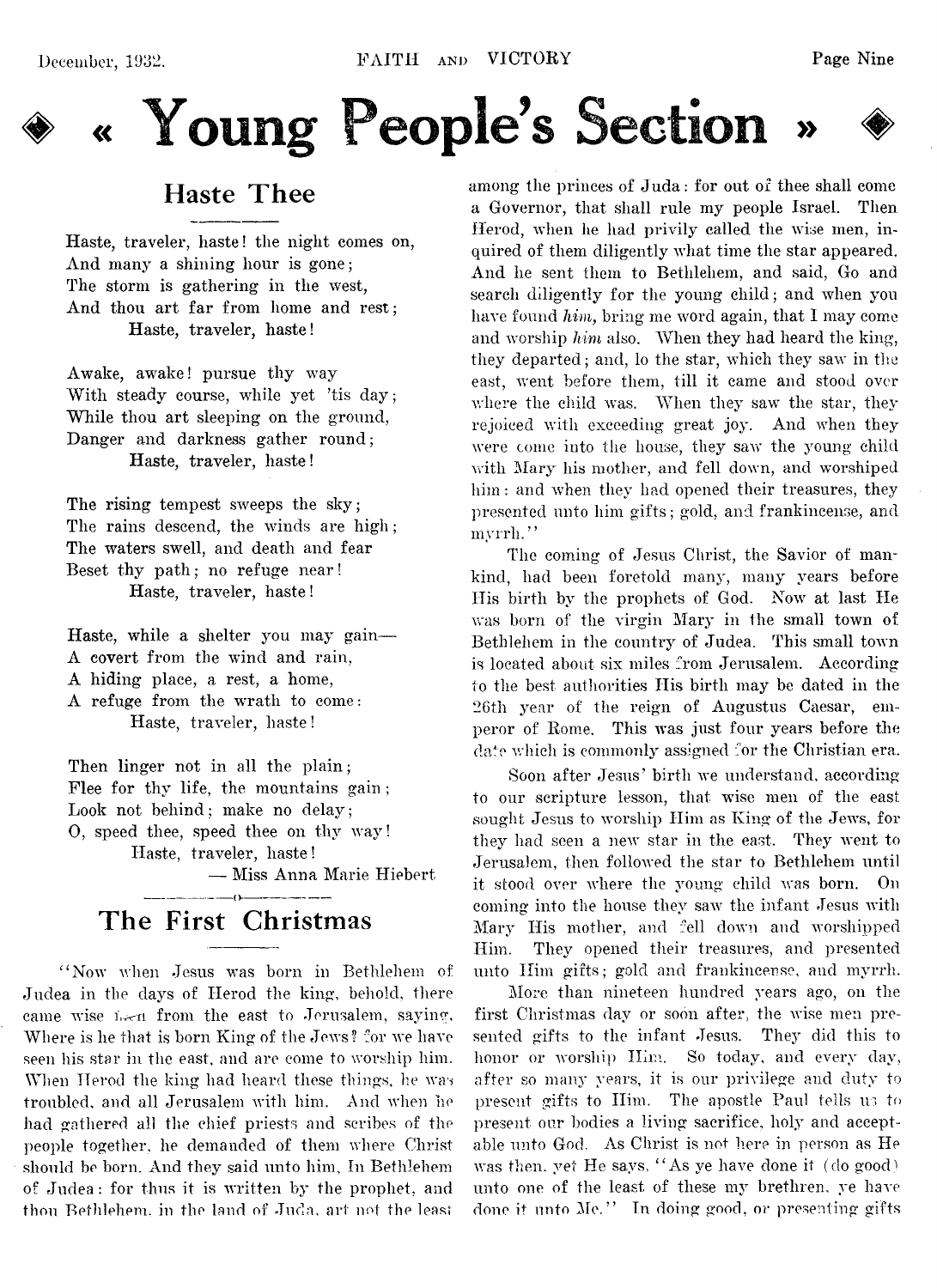to our needy brothers and sisters in the Lord, we are really doing it, in one sense, unto the Lord. Not only at Christmas time can we present our gifts unto the Lord by the act of charity to the needy, but also whenever we see God's children in need and it lies in our power to help them. Many gifts that are given at Christmas time are not given in the Spirit of worship, and therefore Christ is not worshipped in the giving. Truly, He is a Spirit, and we must worship Him in Spirit and in truth. L. D. P.

# 0-0-0-0-0-0-0-0-0

.Fremont, Mo. My dear Sister Pruitt: — Greetings of holy love in our blessed Redeemer's name. Truly He has kept us sweetly saved with a greater desire to live closer to our Lord each day. He spares our life. How much we should appreciate the opportunity the Lord gives us to serve Him, His great love, mercy and peace to us unworthy creatures, and even makes us fit subjects to spend the ceaseless ages of eternity with Jesus. What more would we want ? We can never, never repay Him. No sacrifice is too great to make for the One who gave His pure innocent life for our salvation. Oh, just to think, if Jesus had not died for us, what would we have been today? Why should we hesitate to be our best for Him? By His grace and mercy I'm going to be just what He has designed we should be each fleeting moment of life.

Oh, the Lord has given us courage when all around us seemed to drag us down. Praise His dear name. Truly, this is the victory that overcometh the world, even our faith. By faith in God we are able to quench all the fiery darts of the wicked.

Dear Sister Pruitt, I trust you are encouraged in the service; of our Lord. Soon we'll have done all we could do. May the Lord bless and help in whatsoever your need may be. He has been over the way before us, so we need not to fear.

The Lord gave us a few nights of precious meeting. Brother Streeh, Brother Miles and Brother Gibson came by our place on their way to Myrtle, Missouri to hold some meetings. They preached  $\Gamma$  re seven nights. The Lord anointed for service.

With Christian love, - - - Ellen Glass \*#########

Homestead, Okla. Dear young people scattered abroad:  $\overline{\phantom{a}}$  May the richest blessings rest upon you and may you all be encouraged by the Word of God which is my comfort in time of need.

I love to study the Bible, and I find it so wonderful to serve my dear Master. I cannot do enough for Him.

Dear young people, I am not writing to boast,

because this concerns me as well as others. We are here for some purpose — to do good. The Lord has spared your life for some reason, saved or unsaved. Our Master needs more helpers. You who are saved, don't stand back. Launch out and lend a helpinghand. We do not want to be spiritually lazy, because time is so short. Many are going into eternity unprepared to meet God. I feel that I must step out and do my part. Each one has something the Lord wants them to do although it may be little. Let us as saved ones be a living example. Not only by praying and testifying in meetings, but let our daily life prove to the people that Christ is in us. In this way we are a blessing to others and God will bless us.

The Word of God seems plainer to me all the time, but I need your prayers. I desire to know the Scriptures better.

It is so good to know that there is only one way to be saved and only one way for Christians to travel. In order to be saved we must leave all. St. Luke 14: 33, ' ' So likewise, whosoever he be of you that forsaketh not all that he hath, he cannot be my disciple." This does not mean that we must sell all we have in order to get saved, but we must have it all consecrated to the Lord; not have our minds so much on things here that we will forget to pray and neglect reading the Bible. We need not be confused because there is only one God to worship, only one Bible. In St. John 10 we read: " I am the door: by me if any man enter in, he shall be saved, and shall go in and out, and find pasture." This doesn't mean that we can spiritually flirt with one Church, then with another, neither does it mean that we can stray from God then come back without repenting. The Bible doesn't allow us to go from church to church, neither will God's children want to do so. John 10: 27, "My sheep hear my voice and I know them, and they follow me." Many may call me fanatic. If I am, what was Christ? People now are trying to make the Bible fit the condition of the people instead of having the people to measure up to the Bible. I am willing to go the Bible way.

— Selma Hiebert

# Charity

' ' A sour, cold, Pharisaic severity toward others whom we in our narrowness may regard as unholy does not resemble the Christ-like spirit of love. We shoidd watch, not only lest our own good be needlessly spoken evil of, but also lest we without cause speak evil of other people's good. In order to be exactly right ourselves, which is well; it is not necessary to insist on setting everybody else right."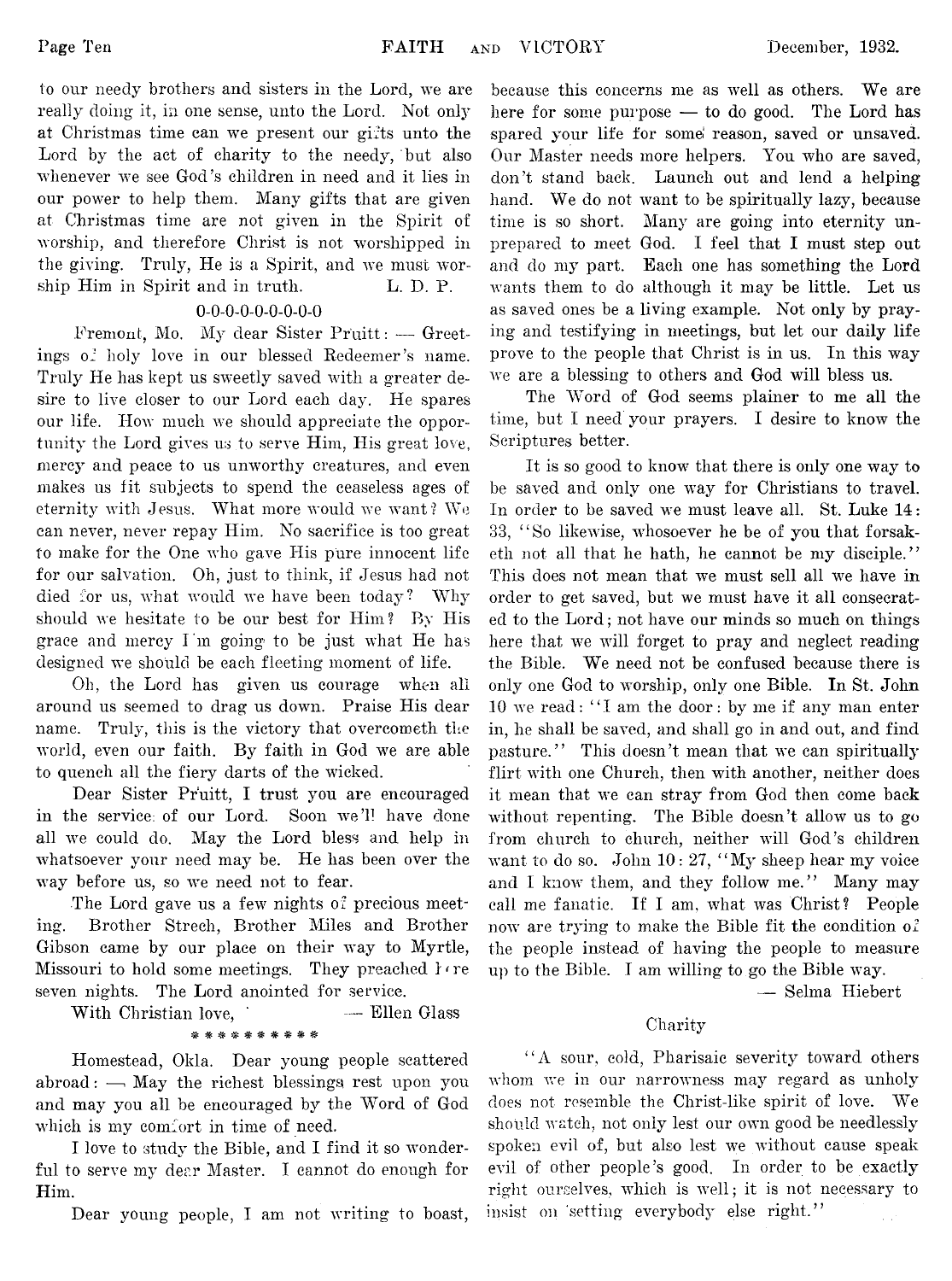^Thc Following Six Pages Containing Short Articles And The Sunday School Lessons Are Edited By C. E. And Sadie E. Orr; Hammond, La. Box 370.»

*Faith and Victory* and *Th\e Path of Life* are now merged into one paper. Some of the readers of both papers may be a little disappointed at first, but you will soon see it to be the will of God.

\* *\* \** One reason why it is best to merge *The Path of Life* with *Ffiith and Victory* is that it relieves us of a great amount of labor. With our labor lessened we are confident we can continue to labor much longer than otherwise we could have done. Then it is a saving of the Lord's money.

• • # There is no other paper printed known to us which we could merge *The Path of Life* with. We know of no other paper that stands clear from all compromise with the world, sectarianism and politics. We have been reading *Faith and Victory* for a number of years and it has always rung true to the Word and Spirit of God. We are praying that this combined paper will do great good. We are asking our readers to unite with us in prayer and works that great good will be done by this united journal.

• # # #

We believe the way will soon be opened for *Faith* and Victory to be sent out twice each month. It will cost but little more to send *Faith and Victory* out twice each month than it did to send *The Path of Life* out once a month. This is because at *Faith and Victory* office they do their own printing and we hired *The Path of Life* printed. We are praying and expecting *Faith and Victory* to be going out twice each month, beginning with April 1933. We would like to hear from our readers concerning this matter.

\* \* # \*

To have *Faith and Victory* going out twice each month would give us space to greatly improve the Sunday School lessons. You would get your lessons twice each month. We are greatly interested in this and fully jelieve God is moving in this matter. It will give us much greater opportunity for doing good, and to do the greatest good is the ambition of our life. We would love to write you through the medium of *Faith and Victory* twice each month.

# # # All subscribers to *The Path of Life* who have not been getting *Faith and Victory* will get these two papers in one until the time your subscription to *The Path of Life* expires. You can then renew your sub-

scription to *Faith and Victory* office.. From the time you read this, please send all subscriptions to **Faith** and Victory, 920 W. Mansur Ave., Guthrie, Okla.

\* \* \* \*

You will continue to send your orders for picture rolls and cards to us at Hammond, La., Box 370. We prefer that you send currency or money orders. Personal checks are not convenient for us. We will thank you if you will get your order to us by December 15 for the first quarter of  $1933$ . The lessons for the first six months of next year will be from the Gospel of Mark. Let us make a most diligent study of this Gospel.

*\** \* # # # \*

The articles which will be given in this department of *Faith and Victory* will be from our pen as the Lord gives to us. They will consist mostly of short articles which will bring out as far as we are able the hidden meaning in simple texts as are ordinarily passed over by the ordinary reader. The most simply worded texts contain wealth of meaning that many readers of the Bibe fail to get and incorporate in their life. Take one text for example; John 6: 57. How few readers go to any great depth in the meaning of these wonderful words and get the meaning written in burning letters in their heart. Too many are failing to get the rich treasures of truth in their hearts and as a result they are missing the highest joys of life God bless our readers. We have you all on our hearts, and to help you on to higher heights in God's grace is the full purpose of our life. Pray often and earnestly for us.

### \* # # \* SETTING GOD BEFORE US

"I have set the Lord always before me." Psa. 16: 8. These words are easy to understand so far as language is concerned, yet they contain a depth of meaning that human wisdom can not fathom. It is only in the secret depths of the human spirit where God meets man and reveals to him the meaning of these simple words. "The spirit of man is the candle of the Lord." Prov. 20: 27. Except the Lord lights the candle (See Psa. 18: 28), we can never see the wondrous truth in our text. Peter thought so much of this text that he quoted it in that memorable sermon at Pentecost. See Acts 2: 25. It is the secret of holy living. It is the sustaining power amid life's shadows To have God constantly before your face is to have your expectations from Him. You look up into His face in all life's needs. It is to look to Him for guidance through life. When you know not what step to take next, look to Him. He will guide you.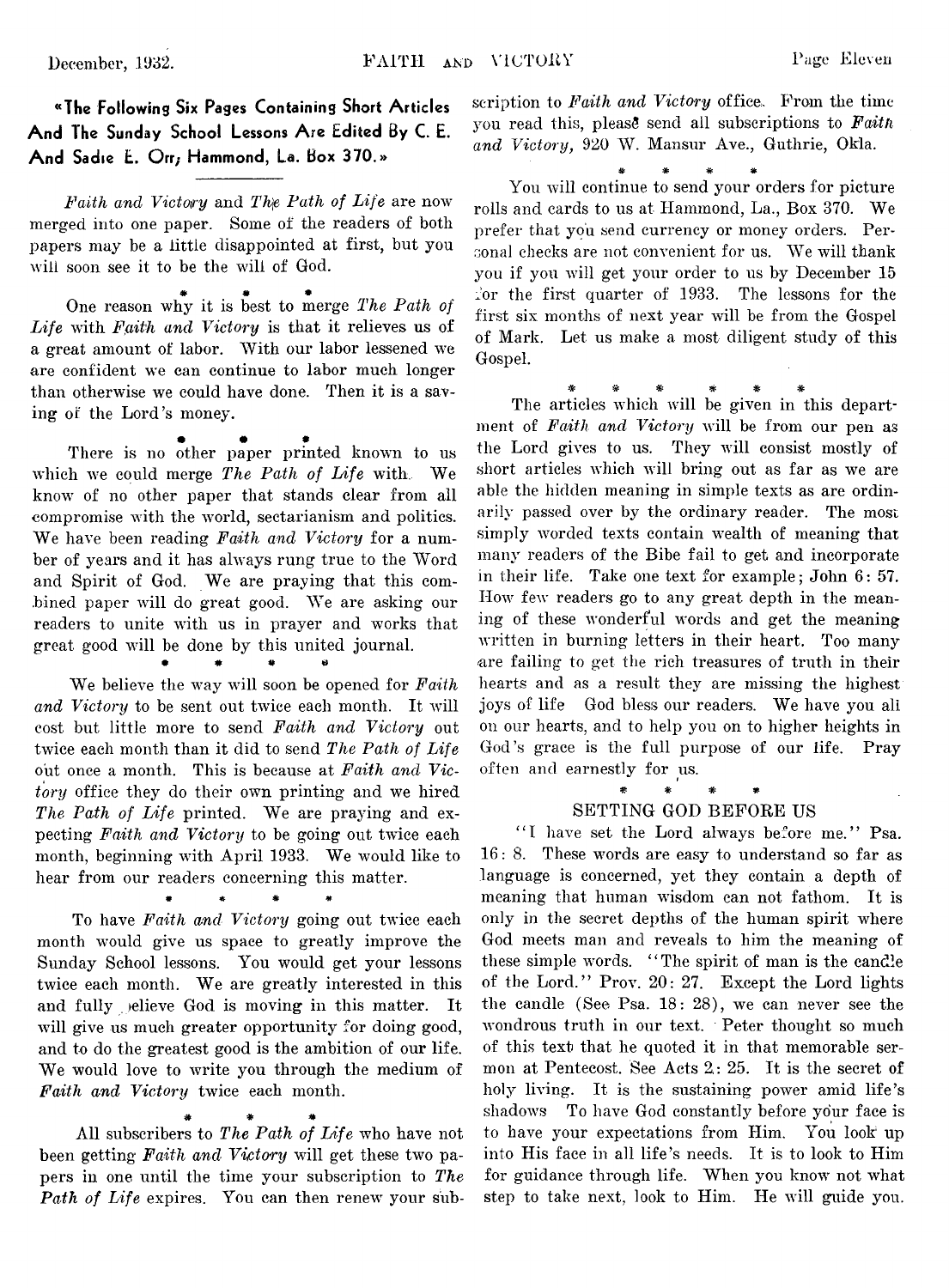We refer all things to Him. We look to Him to know if this or that is right or wrong.

# \* # # ^ COMPLETE IN GOD'S WILL

Read Eph. 4: 12. It is your privilege to stand perfect and complete in all the will of God. Do you have any desire to have this standing with God? Is your desire intense? What do you desire more than this? What do these words mean? They mean that we are giving God entire satisfaction both in our inward experience and outward life. The soul is brought into the purity of heaven by the blood of Christ, and the outward life is in fullest harmony with the word and good pleasure of God. Is such a life worth any thing to you? Is it worth striving for? It can not be had without much and fervent prayer. Epapkras labored and prayed fervently that the saints may have this completeness in God's will, but to have it you must also pray. The prayers of preachers and others will help, but they will not do all. You too must pray, and pray much. There are so very few saints that pray half as much as they should and few who pray as earnestly as they should. You do not need to pray at the top of your voice to be in earnest, but you do need to have an intense feeling and a mighty force in your soul. Silent things are the most powerful. God heard the "still small voice." There can be more power in the silent voice than in thunder peals. You may he complete in God's will today, but if you do not go down into the depth of your spirit and there meet Jesus and sup with Him, and draw nourishment from Him into your soul's life you will not be complete in God's will tomorrow. You must eat in plenty if you would have your soul delight itself in fatness.

# \* # If you would live a godly life, keep your heart filled with God.

TP you would carry the Bread of Life to others you must have that Life-bread in' your soul.

# \* *%* & CHRISTIAN PERFECTION

Christian perfection is not perfection in knowledge. It is not to be infallible. It is not to be free from temptation. It is not to be free from bodily infirmities. The word "perfect" means completeness up to all God's requirements. "That ye may stand perfect and complete in all the will of God." Col. 4:12. We, as Christians, are to give God perfect satisfaction. He does not require us to know all things, but He does require us to know what we can.

We are' held responsible for what we might have known and do not know. God does not require us to be free from temptation, but He does require us to overcome temptation. If you are living to all the light God ever gave you, He is just as well pleased with you as He is with those who are farther advanced in the Christian life. Be sure to walk in what light that has been given you. Do not let Satan and the flesh make excuses for you. Do you pray as much as you can and know that you ought? If not, how can God be well pleased with you, and how can you be perfect. Do you feed on God's word as you know that you should? How can you grow as you ought if ye do not eat as you ought? To be perfect is to be doing all you can and ought to do. When you are doing all that God requires of you, then He will help you to be ail that He requires you to be. You will meet His perfect satisfaction.

# \* \* # \* AMEN

At the conclusion of your prayers you say, " amen." Do you know what it means to say "amen"? Prayer is a very great reality. If it is not real it is not prayer. Prayer is more than speaking about God. It is speaking that which God will hear. If God does not hear you when you pray, then you have not prayed. To be where God will hear you when you pray includes .a number of things. Prayer, real prayer, is not a one-sided affair. We talk to God when we pray, and He talks to us. He hears us and we hear Him. When you say "amen" that means that you are assured that God hears you. This is one of the meanings of "amen." It is hearing from heaven in your heart. Otherwise your "amen" is a meaningless word. ' Amen' at the conclusion of our prayer means that we have prayed in Jesus' name. God's promises are Yea and Amen in Christ. When God makes us a promise He says "amen," but this " amen" is said in Christ. When we say "amen" we are to say it in Christ which means that our prayer is to God just the same as if it was Jesus that had prayed. When we ask in Jesus' name it is the same as if Jesus was doing the asking. This is another meaning of "amen". Here is another meaning of "amen" which we want you to understand. It is the voice of a clear, pure, Holy Spirit enlightened conscience. Conseiene is the voice of God speaking in man, and the voice of man speaking in God. Study this definition of God. You cannot hear God except your conscience is tendered, softened, quickened, purified by the Holy Spirit, and God will not hear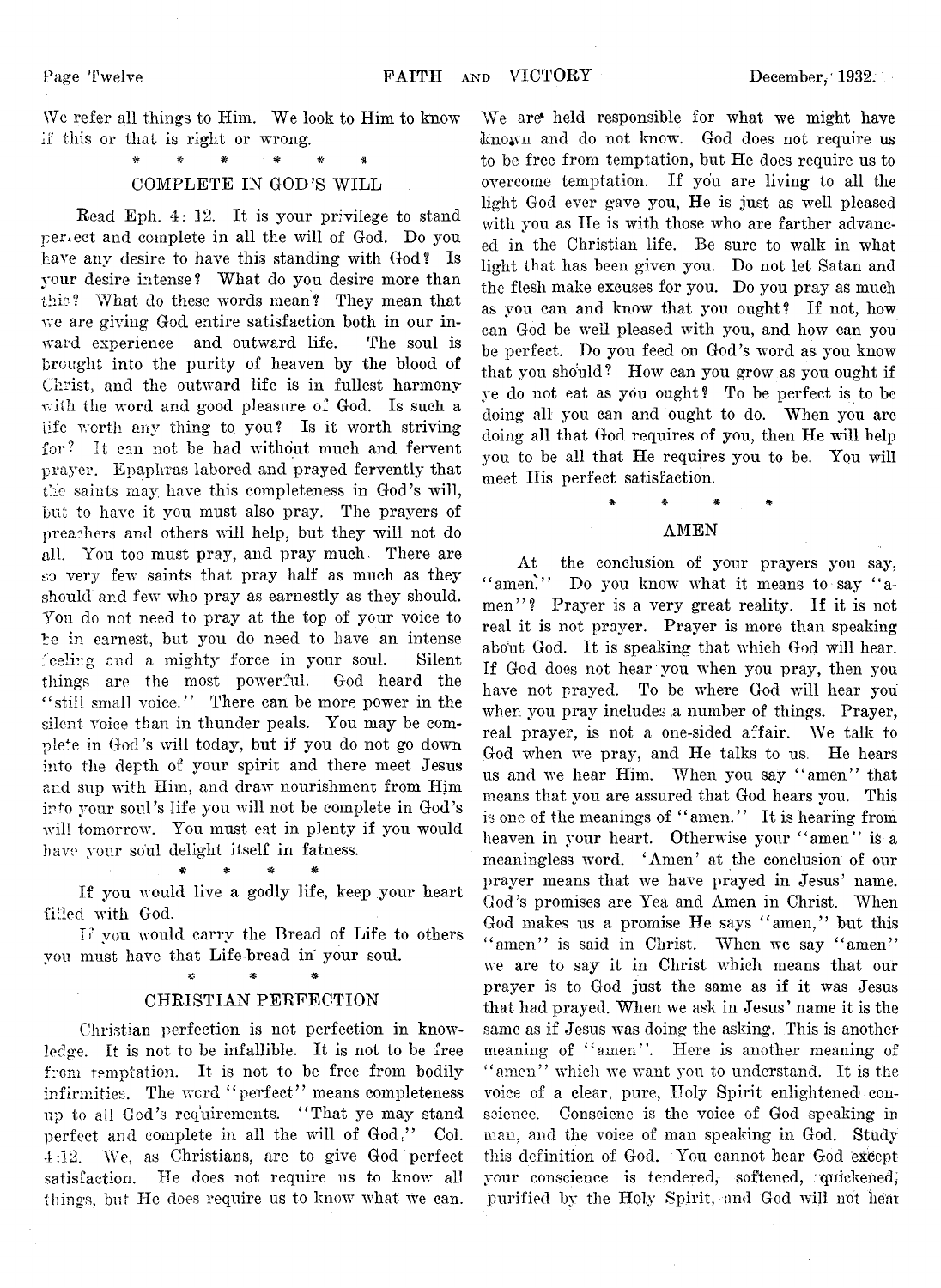you unless your conscience is witnessing to you that you are blameless in His sight. It means much to keep a clear and unseared conscience. Another meaning of " amen" is that of perfect dedication to God. Prayer is not the using of a form of words, but a blessed and glorious reality. Lord, teach us how to pray.

Has God ever revealed to your soul His intense love for the prayer of your heart? You have not seen God as you ought unless you see Him as a God who finds great delight in the prayers of the upright.

\* \* #

# KNOWING AND TRUSTING GOD

"And they that know thy name will put their trust in thee." Psa. 9: 10. We trust in God no more fully than we know Him, and we know Him no more fully than we trust Him. We may know *about* God and yet not know *Him.* There is a price to pay that we might know the Lord. "I count all things but loss for the excellency of the knowledge of Christ Jesus my Lord." Phil. 3: 8. Those who do not trust God for all He would have them trust Him for, have not suffered the loss of all things They are not wholly consecrated—are not wholly free from self. Those who fully know God trust fully in Him. They have no need to unite with worldly fraternities and organizations that they might be cared for in life and death. Those who take money and pay it to organisations of worldly men that they might receive aid from them in a time of need, do not know God. Think of a child of God taking the money his Father has given him and giving it to a company of sinner men that he (God's child) might receive aid from them! Sluch is very shocking to those who know' God. The most pitiful object on earth is the man who once known and trusted in God and has now forgotten what he once knew. His picture is drawn by Peter. See 2 Pet. 2: 22. We want you who have once known God and trusted in Him, but have now made flesh your arm to look long at this picture. It is your own likeness.

> $\ast$  \* \* \* \*  $\ast$ "BUT THOU, O LORD"

"But thou, O Lord," Psa. 3: 3. Those "buts" make a great change in our lives. Once we made wealth, and position, and the arm of flesh our shield Once we made the praise of men and a reputation our glory, Once .we made bank, accounts, connection with organizations the lifting up of our head. "But"

there has come a change. God has become our shield.

He is round about us so we do not fear. We have the hedge of God's care and nothing can harm us. God has become our glory. It once was in our own accomplishments, our own ability, our position, our provisions we had made for ourselves, "but" now God is our glory. It is a great change. Once earthly advantages, the praise of men, our connection with men of wealth and position was the lifting up of our head, "but" now God is the lifter up of our head. It is vastly different. Some are making other things their shield, their glory, their encouragement, " But thou, 0 Lord" are all these to us. Praise God forever. \* # #

# **Sunday School Lessons**

# Sunday, Dec. 4, 1932

### **H ome Study F or T he W eek**

November 28, to December  $4 - John\ 4: 5-10$ ; Acts 10: 30-35; 1 Kings 8: 37-43; Acts 17: 22.28; Matt. 5: 43-48; Psa 24: 1-10; Luke 10: 30-37.

In this above home study there is a scripture portion referred to that is in beautiful connection with the printed portion for the class recital on Sunday. There is a scripture portion for each day of the week. If you do not study these scriptures we have labored in vain. Please study them.

Printed Portion - John 4: 3-11

Subject - Christ's Dealings With Other Nations.

John 4: 3-11 He left Judea, and departed again into Galilee.

4 And He must needs go through Samaria,

5 Then cometh He to a city of Samaria, which is called Sychar, near to the parcel of ground that Jacob gave to his son Joseph.

6 Now Jacob's well was there, Jesus therefore, being wearied with His journey, sat thus on the well; and it was about the sixth hour.

7 There cometh a woman of Samaria to draw water; Jesus saith unto her, Give me to drink.

8 (For His diciples were gone away unto the city to buy meat.)

9 Then saith the woman of Samaria unto Him, **H oav** is it that thou, being a **J**ew, asketh drink of me, which am a woman of Samaria? for the Jews have no dealings with the Samaritans.

10 Jesus answered and said unto her, If thou knewest the gift of God, and who it is that saith to thee, Give me to drink; thou wouldest have asked of Him, and He would have given thee living water.

11 The woman saith unto Him, Sir, thou hast nothing to draw with, and the well is deep; from whence then hast thou that living water?

Memory Verse — Of a truth I perceive that God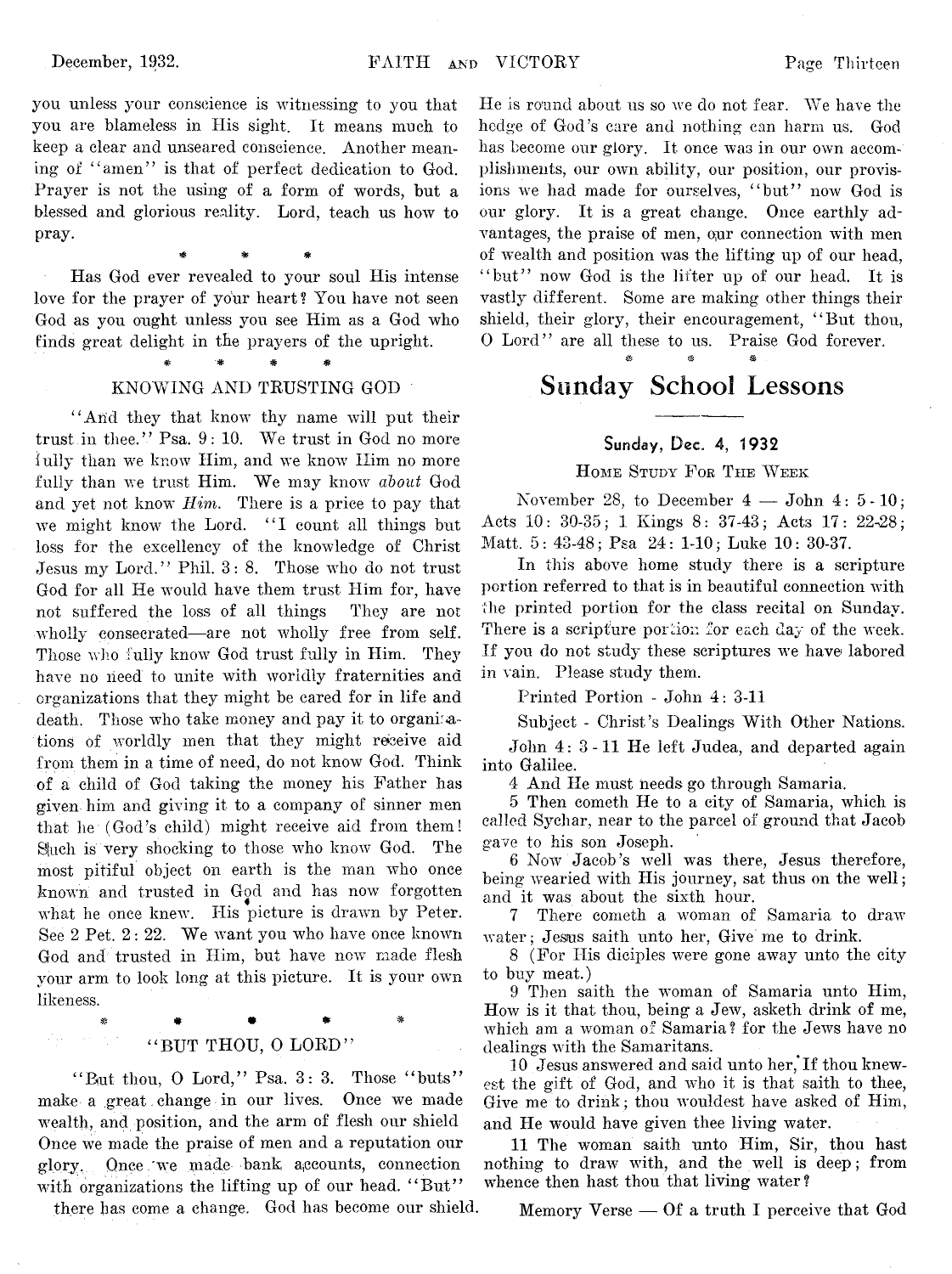is no respecter of persons Acts 10: 41.

Central Thought — The Spirit of Christ is a unifying Spirit.

#### **Questions**

1. Who were the Samaritans?

2. Who was Jacob, and why is the well called,  $"$ Jacob's well?"

3. What was the relation between the Jews and the Samaritans?

4. What great gift did Jesus offer the woman?

5. Will you please explain what is " living water"?

6. Do you have this living water ?

7. What thirst will this living water quench? Verse 14.

8. Do those who are thirsting for life's pleasures have this living water?

9. Should we go out of our way to avoid unpleasant duties?

10. What Jewish custom did Jesus disregard when He passed through Samaria ?

### TOPICS FOR DISCUSSION

1. Who is our neighbor? Did not Jesus prove that the whole world is one great neighborhood ?

2. Discuss the humanity of Jesus as taught by the words, " being wearied with His journey."

3. Discuss the Divinity of Jesus from the words, " He would have given thee living water."

### THOUGHTS ON THE LESSON

The poorest and worst of earth can nave Christ's best. The love of God knows no difference in nationalities. Jesus made a request that He might make an offering. This should be the underlying principle in evrey request. Little did this woman know what was going to be the result of this day's visit at the well. It was a common thing in her yet became life's turning point. "The well was deep," she said, but it was not so deep as the well of "living water". While the well of living water is deep we can all draw from it. Drawing water from the wells of salvation is the joy of life. "Ask of me", said Jesus. Prayer is the necessary link between the Divine hand that gives and the human heart that receives. " If thou knewest", said Jesus. O soul, if thou didst only know what Christ has to give thee! Jesus taken a commonplace matter and raised it to a very high plane This is an holy art we all would do well to learn. In every conversation the commonplace things should be given a heavenly tone.

Are you enjoying this moment all the gifts that God is longing to give you?

### Sunday; December 11; 1932

**H ome Study F or The W eek**

December 5 to December 11. Lev. 23: 39-43;

Mark 6: 30-34; Matt.11: 16-19; Zech. 8: 1-8; 1 Cor.

10: 23-33; Luke 22: 54-62; Phil. 4: 4-9.

Printed Portion — Neh. 8: 10-17.

Subject — The Christian's Use of Leisure Hours.

Neh. 8: 10 Then He said unto them, Go your way, eat the fat, and drink the sweet, and send portions unto them for whom nothing is prepared; for this day is holy unto our Lord *\$* neither be ye sorry; for the joy of the Lord is your strength.

11 So the Levites stilled all the people, saying, Hold you peace, for the day is holy; neither be ye grieved.

12 And all the people went their way to eat, and to drink, and to send portions, and to make mirth, because they understood the words that were declared unto them.

13 And on the second day were gathered the chief of the fathers of all the people, the priests, and the Levites, unto Ezra the scribe, even to understand the words of the law.

14 And they found written in the law which the Lord had commanded by Moses, that the children of Israel should dwell in booths in the feast of the seventh month.

15 And that they should publish and proclaim in all their cities, and in Jerusalem, saying, Go forth unto the mount, and fetch olive branches, and pine branches and myrtle branches, and palm branches, and branches of thick trees, to make booths, as it is written.

16 So the people went forth, and brought them, and made themselves booths, everyone upon the roof of his house, and in their courts, and in the courts of the house of God, and in the street of the water gate, and in the street of the gate of Ephraim.

17 And all the congregation of them that were come again out of the captivity made booths, and sat under the booths; for since the days of Jeshua the son of Nun unto that day had not the children of Israel done so. And there was very great gladness.

Memory Yerse — Whether therefore ye eat or drink, or whatsoever ye do, do all to the glory of God. 1 Cor. 10: 41.

Central Thought — Spending life's leisure moments as God commands.

#### **Questions**

1. To whom is Nehemiah talking in verse 10?

2. What feast is here being held? See Lev. 23: 39-43.

3. What is the joy of Israel at this feast typical of?

4. Why did the children of Israel dwell in booths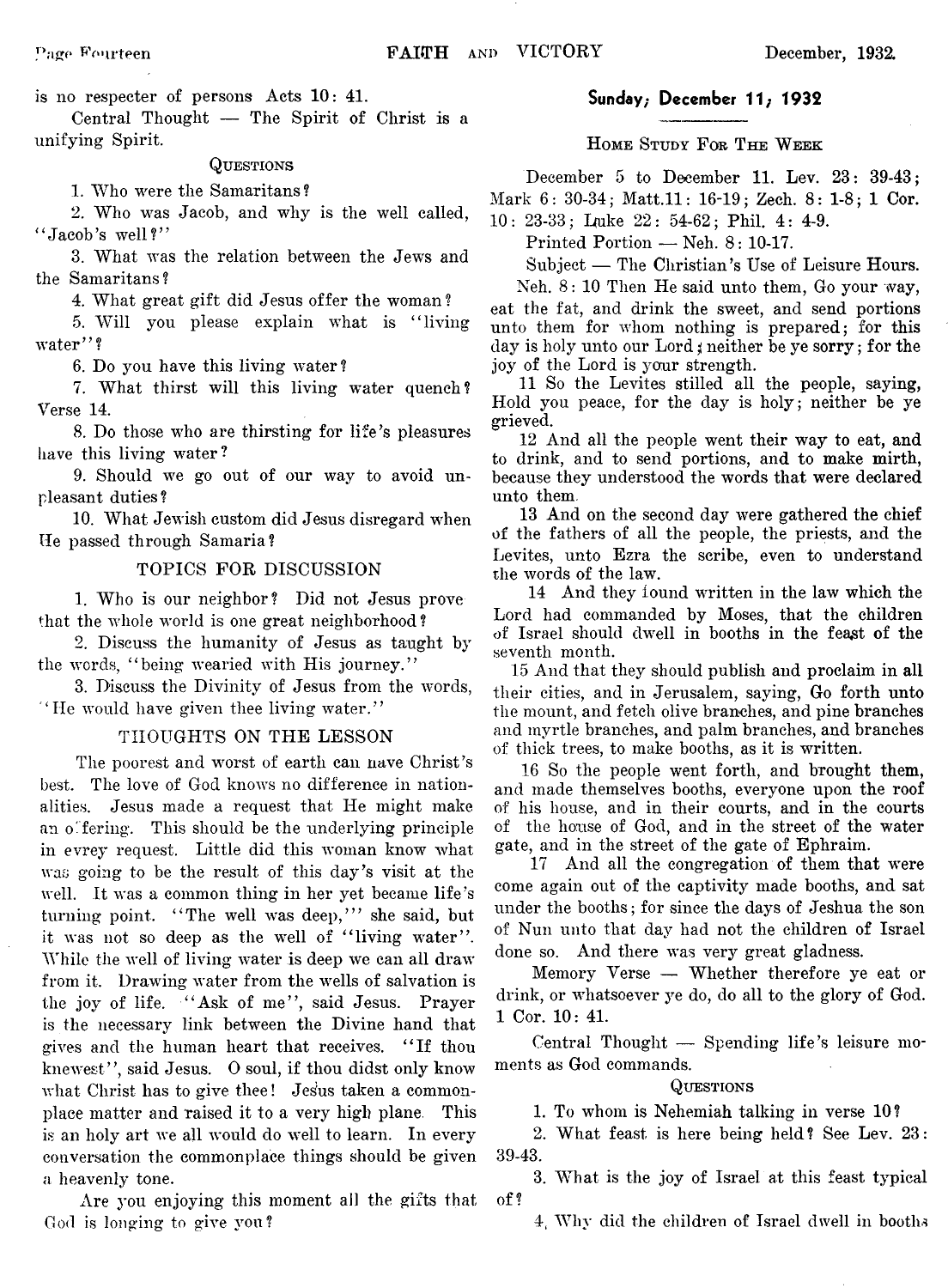during the time of this feast? Lev. 23: 42, 43.

5 What was Israel's regard for those who had nothing prepared?

6 What was one striking difference between the habits of Jesus and those of John the Baptist? Matt. 11:18,19.

7 For what reason did Jesus wish to withdraw into a desert place with His disciples? Mark 6:31,

TOPICS FOR DISCUSSION

1 Discuss the manner of plays parents should provide for their children.

2 Discuss in wliat ways leisure hours can be spent to the glory of God and yet be resting hours.

3 Discuss the evils of mis-spent moments. How can God's joy be our strength?

#### THOUGHTS ON THE LESSON

The best way to enjoy eating the fat and drinking the sweets of life is to send portions of these good things to those who have none. The joy of the Lord in the soul imparts strength to the body. If you would be strong for life's work keep a merry heart. Let this merriment of heart be because of God's presence in the heart. There are many counterfeits of God's joy in the world today. Jestings andi foolish talking often hide an aching heart. The joy of the Lord is independent of circumstances. Tribulations are very nourishing to the Christian's joy. True joy lives not in the gifts of God, but in God. If you do not find great joy in sending portions to others you do not have the joy of the Lord. You will never be strong in the Christian life until you learn to rejoice in God. The joy of God will not dwell in the heart along with harshness, censure, malice and pride. The joy of the Lord lies at the source of our generosity. Whatever God is to us that is what we should be to others. The joy of the Lord is a mighty defense against temptations.

# ---------------------------------------------- 1 > ---------------------------------------------- Sunday, December 18; 1932

**H ome Study F or T he W eek**

Dec. 12 to Dec. 18. — 2 Pet. 3 : 14-18; Luke 2: 40- 52; Rom. 13: 1-7; Psa, 72: 7-17; 2 Thess. 3: 6-13; 1 Cor. 9: 17-23; Phil. 3: 8-14.

Printed Portion — Matt. 5: 38-48.

Subject — Christian Ideals

Matt. 5: 38 Ye have heard that it hath been said, An eye for an eye, and a tooth for a tooth:

39 But I say unto you, That ye resist not evil; but whosoever shall smite thee on the right cheek, turn to him the other also.

40 And if any man sue thee at the law, and take

away thy coat, let him have thy cloak also.

41 And whosoever shall compel thee to go a mile, go with him twain.

42 Give to him that asketh of thee, and from him that would borrow of thee turn not away.

43 Ye have heard that it hath been said, Thou shalt love thy neighbor, and hate thine enemy.

44 But I say unto you, Love your enemies, bless them that curse you, do good to them that hate you, and pray for them that despitefully use you, and persecute you:

45 That ye may be the children of your Father which is in heaven: for He maketh His sun to rise on the evil and on the good, and sendeth rain on the just and on the unjust.

46 For if ye love them which love you, what reward have ye ? do not even the publicans the same ?

47 And if ye salute your brethren only, what do ye more than others? do not even the publicans so?

48 Be ye therefore perfect, even as your Father which is in heaven is perfect.

Memory Verse — Matt. 5: 48.

Central Thought — God is to be the center of all life's interest.

### **Questions**

1. What is meant by "an eye for an eye"?

2. What is meant by "resisting not evil"?

3. What are we to do when we are smitten on the right cheek?

4. When we have turned the other cheek have we fulfilled all the meaning of these words?

5 If a man sues us at the law and takes our coat what are we to do?

6. What are we to do when a man compels us to go a mile with him?

7. Explain the principle contained in this.

8. Should we give everything to those who might ask of us?

9. Should we loan every thing and to every body that which they may wish to borrow?

#### TOPICS FOR DISCUSSION

1. Discuss the question of, " let him who takes our coat have our cloak also."

2. Discuss the matter of loaning every thing to any one who may ask of us.

3. Discuss the matter of loving our enemies like we love those who love us.

4. Discuss the question of Christian perfection.

THOUGHTS ON THE LESSON

To be a Christian is to be like God. These words teach us that we are to be like God in disposition. They teach us that we are to do as He would do We have here Christ's idea of holy living. Ask the Holy Spirit to guide you into the secret depths of this teach